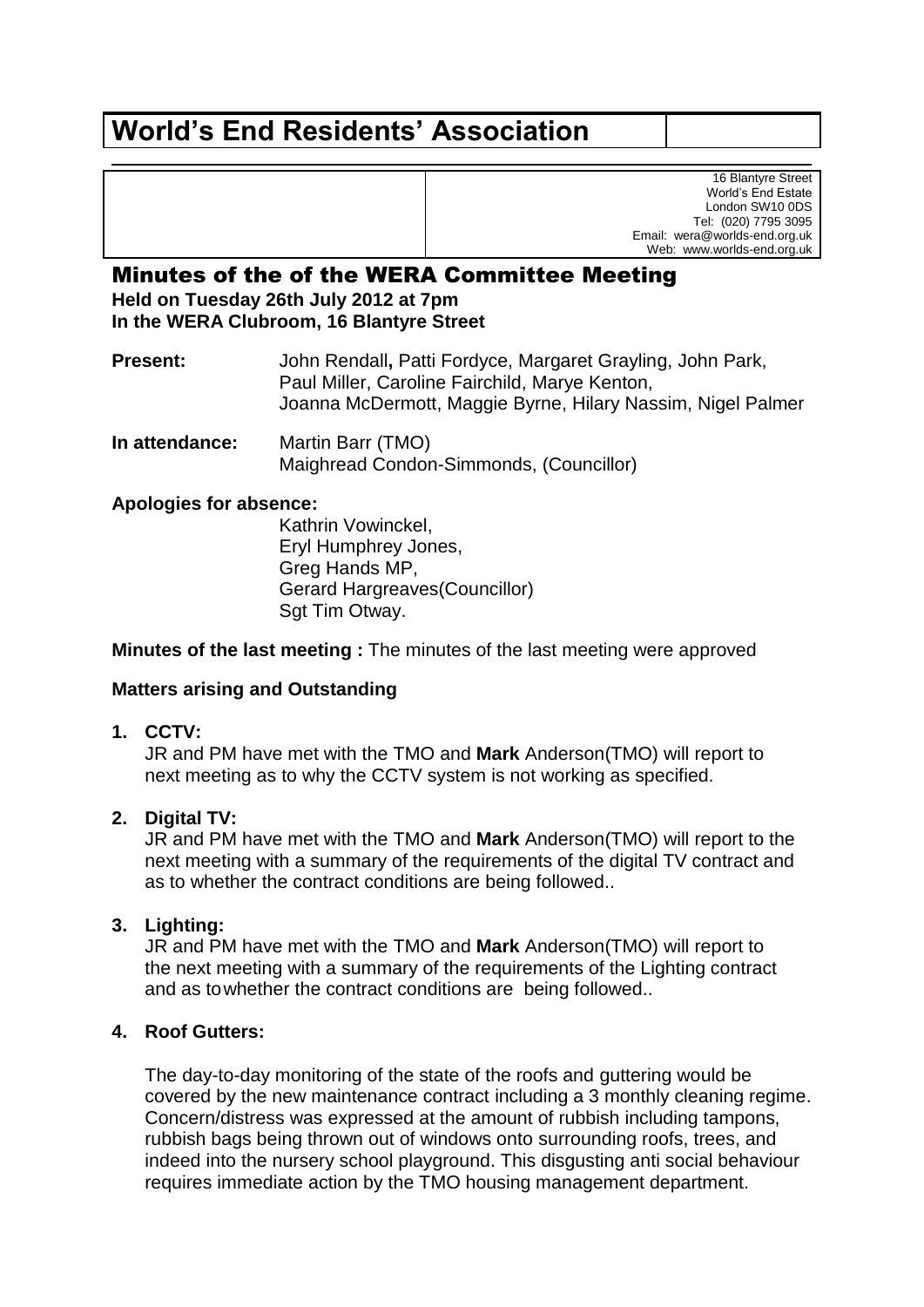NP reported that the TMO had offered £100 compensation for damage to his flat. This offer has been rejected as desultory and the matter has been placed in the hands of a solicitor.

#### **5. Fire Doors:**

After several requests - (see previous minutes) maintenance schedules are still awaited from the TMO.

After several requests - (see previous minutes) Fire Assessment Reports are still awaited from the TMO.

Previously agreed amendments to the Tenants Handbook with regards to the Fire Evacuation Strategy have not been actioned nor could the TMO inform the meeting as to when this would be in hand or who within the organisation is responsible for issuing the amended document.

The seriousness of this inaction was stressed, by those residents in attendance, in particular on behalf of those older and handicapped people living on our estate.

#### **6. Anti Social Behaviour:**

The noticeable increase in drinking/loutish behaviour particularly on the walkways continues. JR/PM in meetings with the TMO requested that the use of temporary 'covert' CCTV installations be installed in areas noted for ASB. Mark Anderson (TMO) is looking into this.

The incidences of drinking in and littering of the Piazza is not improving. Drinking in the piazza and particularly outside the Lisboa should be covered by local bylaw and Sgt Otway is to be asked to police this on his return from his Olympic duties.

DH (TMO) reported that the issue of people dancing on the roof of Blantyre Tower had been dealt with and that the people involved were 'visitors' If, in fact this was the case then it illustrated the concern that the security and access to the roof was unsatisfactory. DH (TMO) was to investigate the changing of the security locks to the roof and other restricted areas.

#### **7.ARB Bid:**

The bid for the improvements to the Flashpoint building was unsuccessful. The committee has to decide whether to pursue this issue.

#### **8.Wings Parking:**

Wings continue to issue parking fines to legitimate users of the underground parking area. They also have now started issuing threatening letters warning of court proceedings if fines are not paid. This is despite DH (TMO) assurance that the TMO parking operatives are dealing with the situation. PM requested that the WINGS contract be reviewed or terminated.

#### **9.RIBA Drawing records.**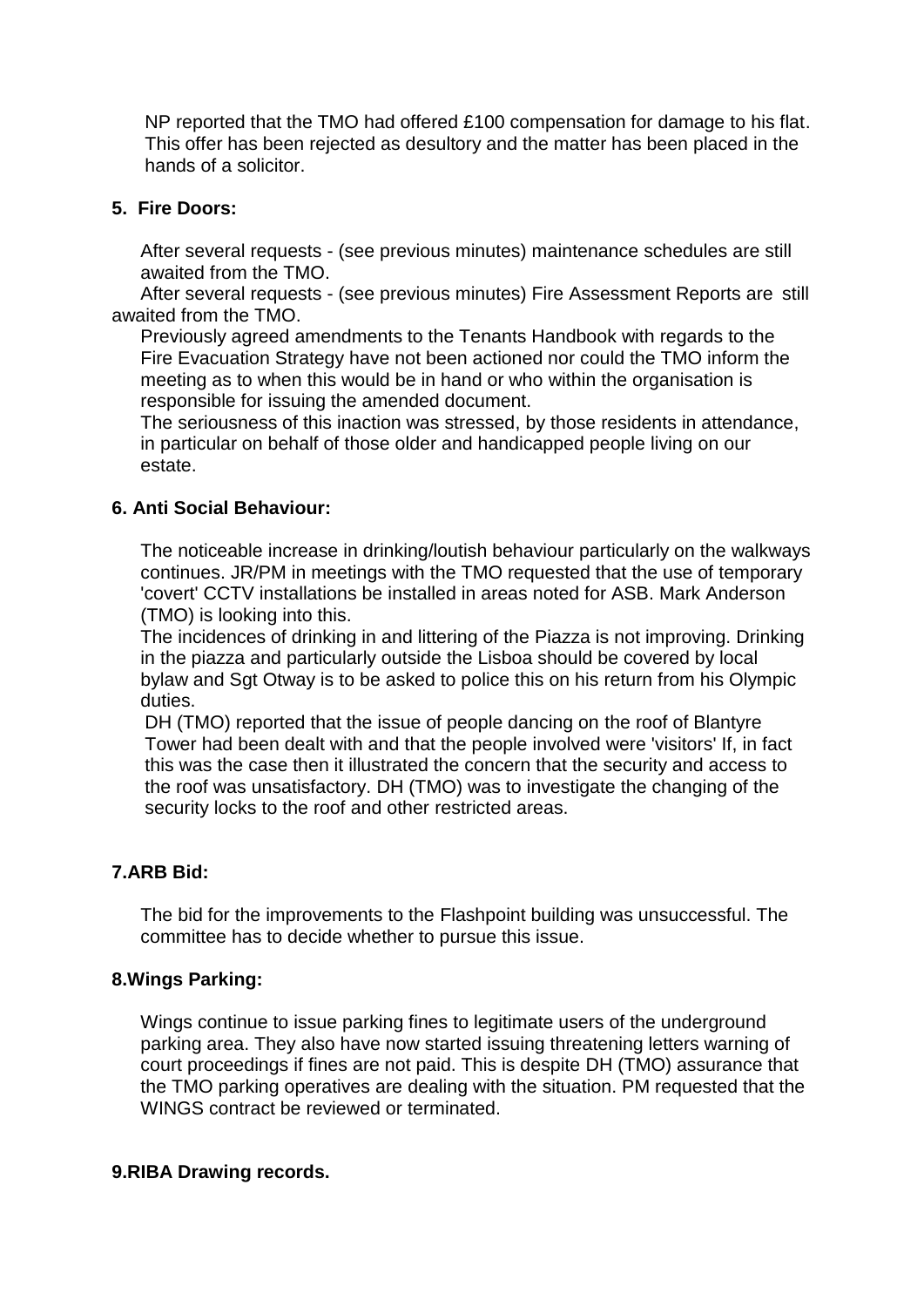JP reported success in retrieving many original drawings. However, JP believes that archive drawings still remain with the TMO and require retrieval.

#### **10. WERA Muslim Community:**

JR reported that £170 has been received for rent of the committee room. A fee for use during Friday meetings to be investigated.

A request for additional lockers has been turned down.

A separate metre for electricity/ gas is required for their meetings .MB agreed to look into this.

JR to issue copy of the draft letter re. the committee's recommendation the use of the old TMO rooms for comment

#### **11. Meetings Attended:**

Resident Engagement Panel at St Mary Abbots Hall. attended by (John Rendall and Margaret Grayling); Announcement re setting up RBKC Credit Union. Funded by RBK&C. Intention is to help tenants who are vulnerable to loan sharks.

Access Disability Meeting with Project Manager Paul Dunkerton and Lorna Cunningham on WEE. Inspection of works carried out - New handrails and nosing on steps. Explanation was given for the requirement for lower entry buttons on all entry doors.

Tenants Consultative Committee at Council Chamber Kensington Town Hall. (JR attended) Housing Strategy and Regeneration Manager,

(Jane Trethewey), spoke about housing needs in the Borough and fact that there are 8, 467 people on the housing waiting list.

3 flats on WEE are to be refurbished under Hidden Homes programme.

The AGM of the Over 50s Club held on Friday 13 July. was attended by John Parks

John has circulated a comprehensive minute of the meeting together with the meetings agenda and voting forms. Any matters arising from these documents can be discussed at the next meeting of the WERA.

#### **12. Planting/Piazza:**

NP reported that the delay in responding to correspondence regarding the planting budget was due to the ongoing 'winding up' of the Friends of the Piazza committee and will be resolved shortly.

The water supply adjacent to the Police Station has been disconnected. There is, therefore, no readily available supply - hence the problem.

#### **13. Rubbish Collection:**

Following the ongoing e-mail correspondence about the lack of a satisfactory rubbish bin/skip collection DH (TMO) reported that the issue was being dealt with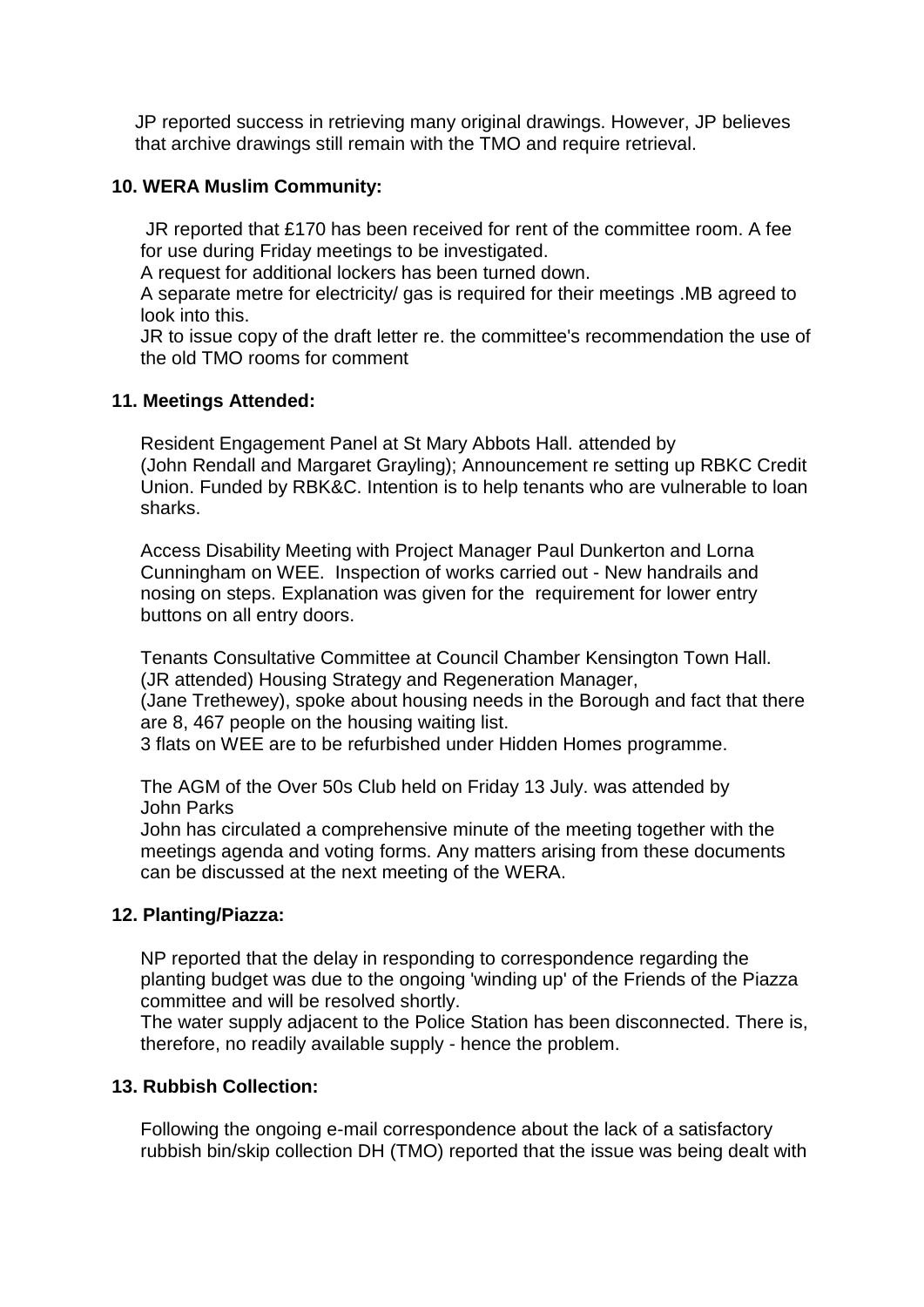as a matter of urgency. The rubbish to the rear of the Chemist Shop is being dealt with immediately.

MaggieB and PM looked through the pile of \*\*\*\* and reported that it consisted of items of 'fly tipping' from the immediate neighbourhood but sadly correspondence from residents was found and also many bags of waste/rotting vegetables.

It was reported that waste bins under Dartrey Tower was also being used for the disposal of discarded vegetables and meat trimmings.

It is normal that a commercial agreement is made with local shopkeepers for the disposal of waste. This was not evident with the Hal Hal Butchers.

# **14. Dogs:**

NP/PM explained that the current Dog Control Order 2006 ensured that owners of dogs could be prosecuted if their dogs fouled the pavements, gardens, streets of the area and that dogs must be kept on a lead other than when in areas where this was allowed.

There is a proposed change to the current regulations in that the number of dogs in charge of one person to be no more than 2 dogs. This is to stop the incident of dog walking organisations in urban areas.

It is also the case that Noise Abatement legislation already covers the nuisance of dogs incessantly barking

NP/PM agreed that it would be preferable if all dogs on the estate be registered/vaccinated/'chipped'

It was also noted by NP that the number of 'dangerous' dogs had noticeably reduced.

# **15. TMO Housing Management.**

Considerable concern was expressed at the lack of continuity of the management team and in particular the apparently insufficient time in handing over case histories/problems. The TMO evidently does not pass on existing problems/requests for resolution by their successors. This is nothing new but is still continuing. Recent changes only emphasis this.

The TMO is to respond to this claim - DH

Martin Barr was congratulated on the way he has served the community's interests and the committee expressed the hope that he would still be available for consultation as and when necessary.

It was also noted that whereas Diana and Mark Anderson were only representing us on a temporary basis we would prefer that their responsibilities for WEE was on a permanent basis.

It was also reported that the incidence of 'illegal letting' was estimated at 10% and that a TMO 'fraud' team was looking into this.

# **16. Leaseholder issues:** Nothing reported.

# **17.AOB:**

**(i) Liaison Officer:**